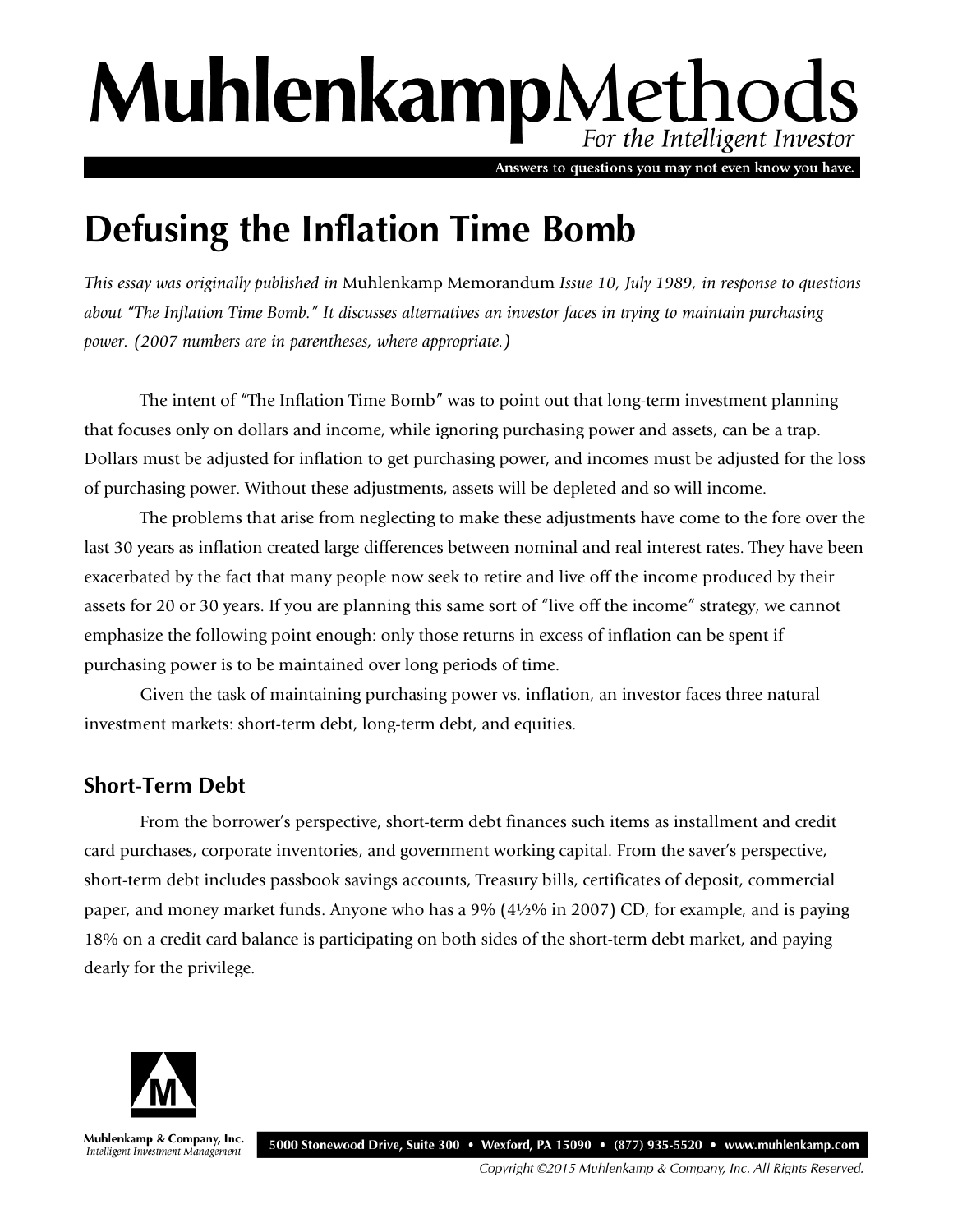Historically, rates available to savers on these investments have roughly equaled inflation. That is, with no effort and little risk you've made no real money—*after* inflation. Only since 1981 have these rates consistently exceeded inflation, after being well below inflation during the 1970s. Because returns in the short-term debt markets cannot be expected to beat inflation for long periods of time, there is no reason to believe the current, 1989, premium over inflation will endure.

#### **Long-Term Debt**

From a borrower's perspective, long-term debt finances factories, homes, and government spending. From an investor's perspective, long-term debt takes the form of corporate bonds, Fannie Mae and Ginnie Mae mortgage pools, and Treasury and municipal bonds. Differences in interest rates among these securities reflect creditworthiness, time-to-maturity, and taxation (municipals).

Historically, long-term debt of good quality has returned about 2%–3% annually over inflation. In the 1970s, it returned substantially less; in the 1980s, substantially more. (For a look at these same numbers from a borrower's perspective, see our "Wake Up, America—Houses Don't Make You Money!" essay.) There is no reason, however, to expect to earn more than 3% over inflation for very long. Therefore, if you own long-term bonds and want to maintain purchasing power, spend only about 3% of your assets per year. If you think inflation and interest rates will decline and want to lock in current rates, be sure the bonds you buy are noncallable.

## **Equity**

Equity investments represent ownership and are normally long term. Equity ownership can be real estate, tangible assets, or business enterprise. It can be sole ownership, partnership, or shares in a corporation. Most investors hold real estate through sole ownership of their homes, and corporate enterprise through shares of stock. Corporate shares are usually more liquid than real estate—that is, they can be bought and sold much more readily. This advantage is partly offset by the short-term volatility of share prices.

The key is to focus on the long-term nature of equity investing and not get caught up in short-term price oscillations. Long-term studies of total returns from owning common stocks of corporations demonstrate returns of 5%–7% annually over inflation. Some of this return comes as dividends and some



Muhlenkamp & Company, Inc. Intelligent Investment Management

Copyright ©2015 Muhlenkamp & Company, Inc. All Rights Reserved.